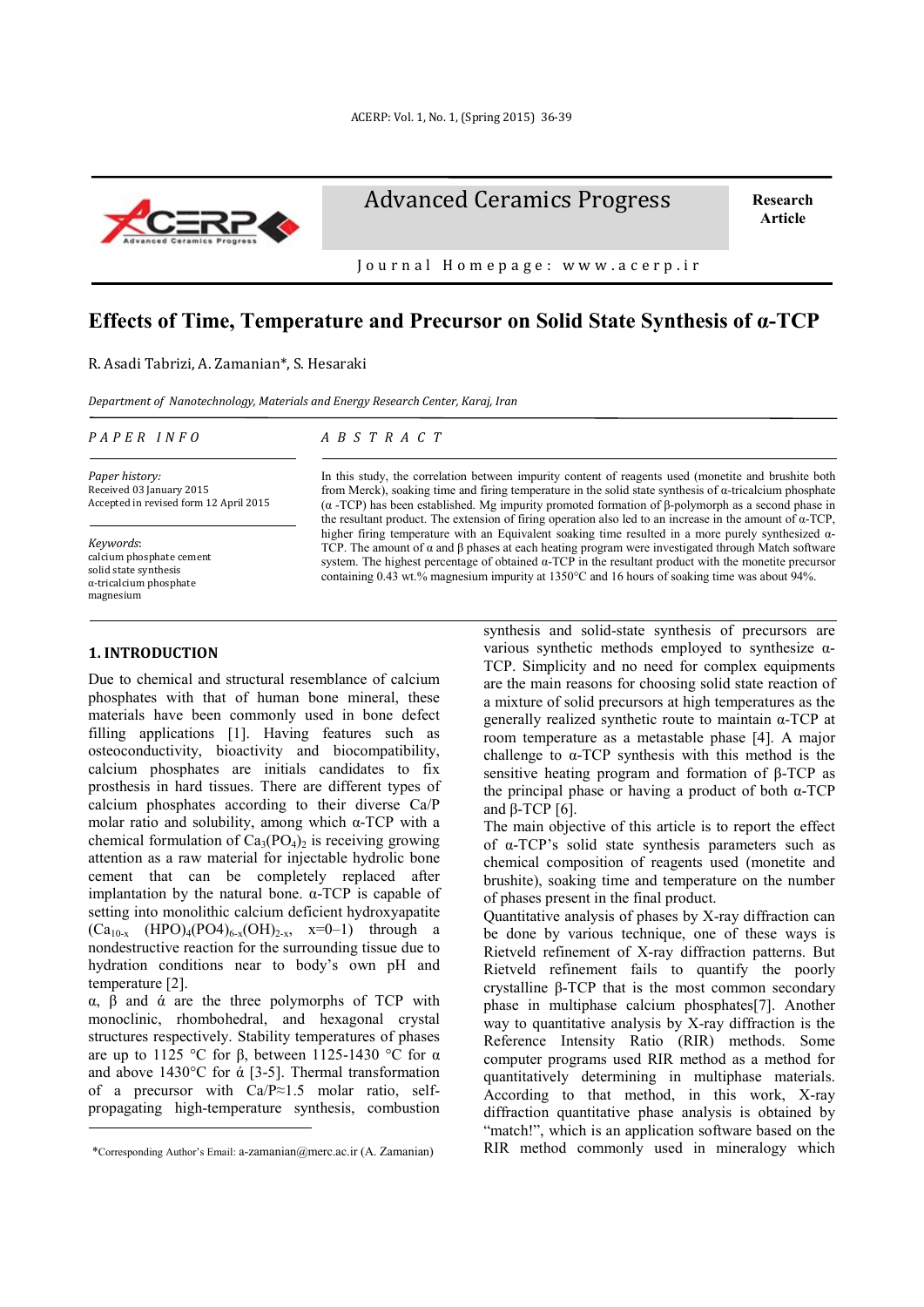provides a complete phase analysis, modified to use as an external rather than an internal standard[8].

#### **2. MATERIALS AND METHODS**

A calcium to phosphorous ratio (Ca/P) of 1.50 was achieved from a combination of Monetite (DCPA; 2144, Merck, Germany) and calcium carbonate (2076, Merck) Germany) in the first group and from Brushite (DCPD; 2046, Merck, Germany) and calcium carbonate in the second group of starting materials. In both cases stoichiometric mixtures of the starting powders were first milled in acetone for 1hour using zirconia cup and balls. The mixtures were dried at 100°C to remove the majority of the acetone and then subsequently heated at 1350°C for 3,6,8 and 16 hours and at 1400°C for 6 hours in an electrical furnace equipped with silicon carbide elements according to heating program presented in Figure 1. Heating program is chosen based on the most common cycles used by many researchers [9-12]. Eight gr of powder was placed in a corundum crucible and heated at a rate of 10°C/min. Also compressed air was blown to ensure rapid cooling of the sintered ceramic. Samples were then quenched to room temperature and then returned to powder form using a pestle and mortar. The phase composition of the powders was determined by x-ray diffraction (powder method). In more details the powder was packed in a cavity in an aluminum sample holder. The measurements were done on a Philips PW1800 X-ray powder diffractometer (XRD) using Ni filtered Cu-Kα generated at 40 kV and 30 mA. The specimens were scanned from 10 to 40 $\degree$  2θ (where θ is the Bragg angle) in continuous mode.

To obtain X-ray diffraction quantitative phase analysis by "match!" the  $\alpha$ -TCP content is obtained by integrating the  $\alpha$ -TCP (331), (132), and (151) peaks from 23.8 to 24.8°. This region is immune from any other interfrence. A quadratic background is also assumed. The β-TCP content is obtained by integration from 30.5 to 31.5°. The region is prospered for  $\alpha$ -TCP (170) and (511) peak interference. The β-TCP peak being used for quantification, is the (0210) peak.



**Figure 1**: Heating cycles applied on starting powders at 1350°C.

The measurements of the sample elemental composition were performed with X-ray fluorescence(XRF) technique using a Philips PW1480 spectrometer equipped with an Rh-anode X-ray tube with maximum power 2.4 kW.

## **3. RESULT AND DISCUSSION**

The chemical compositions of monetite and brushite used in this study are shown in table 1. The compositions are reported as oxides in weightpercentage (wt.%) and the limit of detection was 0.02 wt.%. It is better known that the relative stability of the α- and β-polymorph is highly affected by the presence of some impurities. Magnesium is known as an element that stabilizes the β-phase [13, 14] and increases the β to α-TCP phase transformation temperature to higher values [15, 16]. To confirm that further chemical impurities were not introduced into the composition from the calcium carbonate used, calcium carbonate was also analyzed by XRF. Results showed that the amount of MgO,  $SiO<sub>2</sub>$ ,  $Fe<sub>2</sub>O<sub>3</sub>$ , Al2O<sub>3</sub> and SrO impurities were all below the limit of detection  $(< 0.02 \text{ wt.}\%)$ .

**TABLE 1.** Compositions  $(± 0.02%)$  of monetite and brushite determined by XRF. Percentage values less than 0.02% (limit

| Precursor | MgO  | $P_2O_5$ | CaO   | $SiO2$ $Fe2O3$ $Al2O3$ | <b>SrO</b> |
|-----------|------|----------|-------|------------------------|------------|
| monetite  | 0.43 | 55.70    | 43.87 |                        |            |
| brushite  | 0.72 | 55.47    | 43.81 |                        |            |

In Table 2, the data obtained for quenched samples of both groups are included and relate to the diffraction patterns of Figure 2. Powders in both groups were dwelled about 3,6,8 and 16 hours.

**TABLE 2.** match! software results of monetite-calcium carbonate and brushite-calcium carbonate powders heated at 1350°C for different periods.

| Precursor                                                            | Time<br>(hours)   | $\alpha$ -TCP<br>$(\%)$ | $\beta$ -TCP<br>$(\% )$ |
|----------------------------------------------------------------------|-------------------|-------------------------|-------------------------|
| CaHPO <sub>4</sub><br>$^{+}$<br>CaCO <sub>3</sub>                    | 3<br>6<br>8<br>16 | 81<br>82<br>93<br>94    | 19<br>18<br>6           |
| CaHPO <sub>4</sub> .2H <sub>2</sub> O<br>$^{+}$<br>CaCO <sub>3</sub> | 3<br>6<br>8<br>16 | 72<br>65<br>73<br>74    | 28<br>35<br>27<br>26    |

Increasing the dwell time provides better kinetics for the reaction but in spite of quenching the heated mixtures of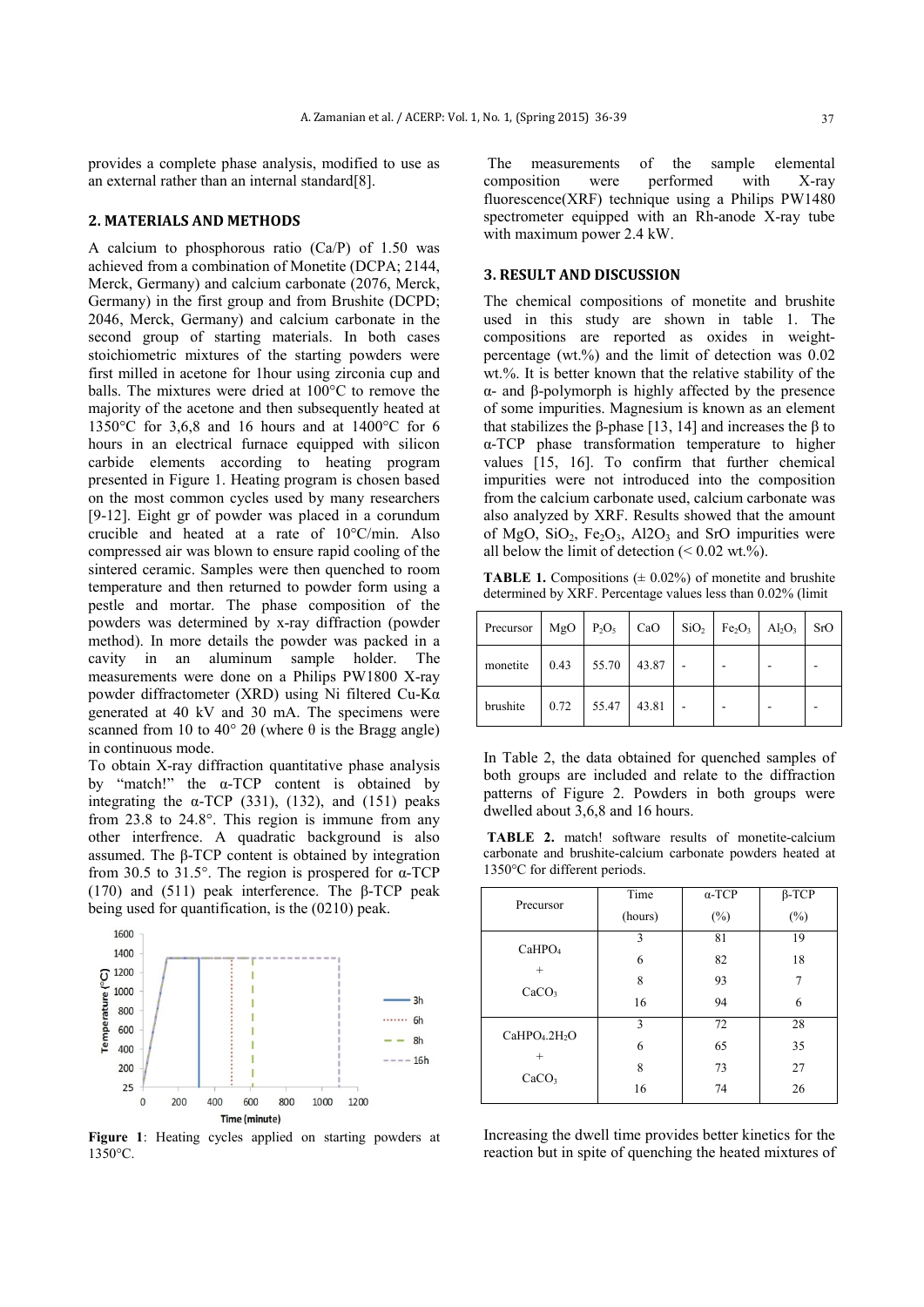precursors from 1350°C and 1400°C, β-TCP is the second phase available beside  $\alpha$ -TCP in all samples. From thermodynamic considerations relevant to the synthesis of α-TCP, presence of β-TCP can be attributed to two probabilities: a) at 1350°C equilibrium has not been reached and longer dwell time is required. b) equilibrium has been reached but because of impurities like Mg, which stabilizes  $β$  phase in the reaction mixture, the temperature required to obtain pure-phase α-TCP has to be increased because in this case the temperature of the polymorphic transformation is beyond 1125°C [3].



**Figure 2.** XRD patterns of synthesized TCPs (a) of Monetite as precursor and of (b) Brushite as precursor heated at 1350°C for 3,6,8 and 16 hours.

According to patterns and Table 1, increasing the dwell time at 1350°C from 3 to 16 hours in both groups increases the amount of synthesized α-TCP and reduces the amount of β-TCP simultaneously, but this change in final products amount is sharper when monetite being the precursor, since it has a lower amount of Mg impurity. It is observed that in the group of brushite as the precursor, the minimum percentage of  $\alpha$ -TCP is 72% which is obtained in 3hours and increases to 74% in 16hours which does not show a big increase. In group with monetite in 3hours of dwelling time,  $81\%$  α-TCP has been achieved while increasing time from 3to 16

hours the maximum amount of synthesized  $\alpha$ -TCP reaches 94% and shows 13% increase from 3hours of dwelling time. XRD patterns of the heated samples at 1400°C for 6hours and the following Match software results are presented in Figure 3. and Table 3 respectively.



**Figure 3.** XRD patterns of synthesized TCPs (a) of Monetite as precursor and of (b) Brushite as precursor heated at 1400°C for 6 hours.

Increasing the temperature from 1350°C to 1400°C with the same soaking time (6 hours) has a greater effect on the amount of synthesized  $\alpha$ -TCP with brushite precursor and this indicates the compensating effect of temperature for the amount of Mg impurity in the starting material.

**TABLE 3.** "Match!" Software results of monetite-calcium carbonate and brushite-calcium carbonate powders heated at 1400°C for 6 hours.

| Precursor                             | Time    | $\alpha$ -TCP | $\beta$ -TCP |  |
|---------------------------------------|---------|---------------|--------------|--|
|                                       | (hours) | $(\%)$        | $(\%)$       |  |
| CaHPO <sub>4</sub>                    |         |               |              |  |
| $^{+}$                                | 6       | 88            | 12           |  |
| CaCO <sub>3</sub>                     |         |               |              |  |
| CaHPO <sub>4</sub> .2H <sub>2</sub> O |         |               |              |  |
|                                       | 6       | 84            | 16           |  |
| CaCO <sub>3</sub>                     |         |               |              |  |

In a recent study by Duncan et al. the effect of chemical impurities of different monetite sources (Acros, Alfa Aesar, Merck, Sigma Aldrich) on the amount of produced α-TCP synthesized by solid state reaction at 1300°C for 16 hours has been reported. In their study only a high level of chemical purity could be obtained from monetite synthesized in-house in which the impurities were minimized [4]. In another research on the solid state reaction of calcium carbonate with ammonium hydrogen phosphate at >1300°C, in the case of using calcium carbonate with 0.49 wt.% magnesium as MgO, pure α-TCP could not be obtained [17]. Cicek et al. investigated the effect of calcium carbonate purity